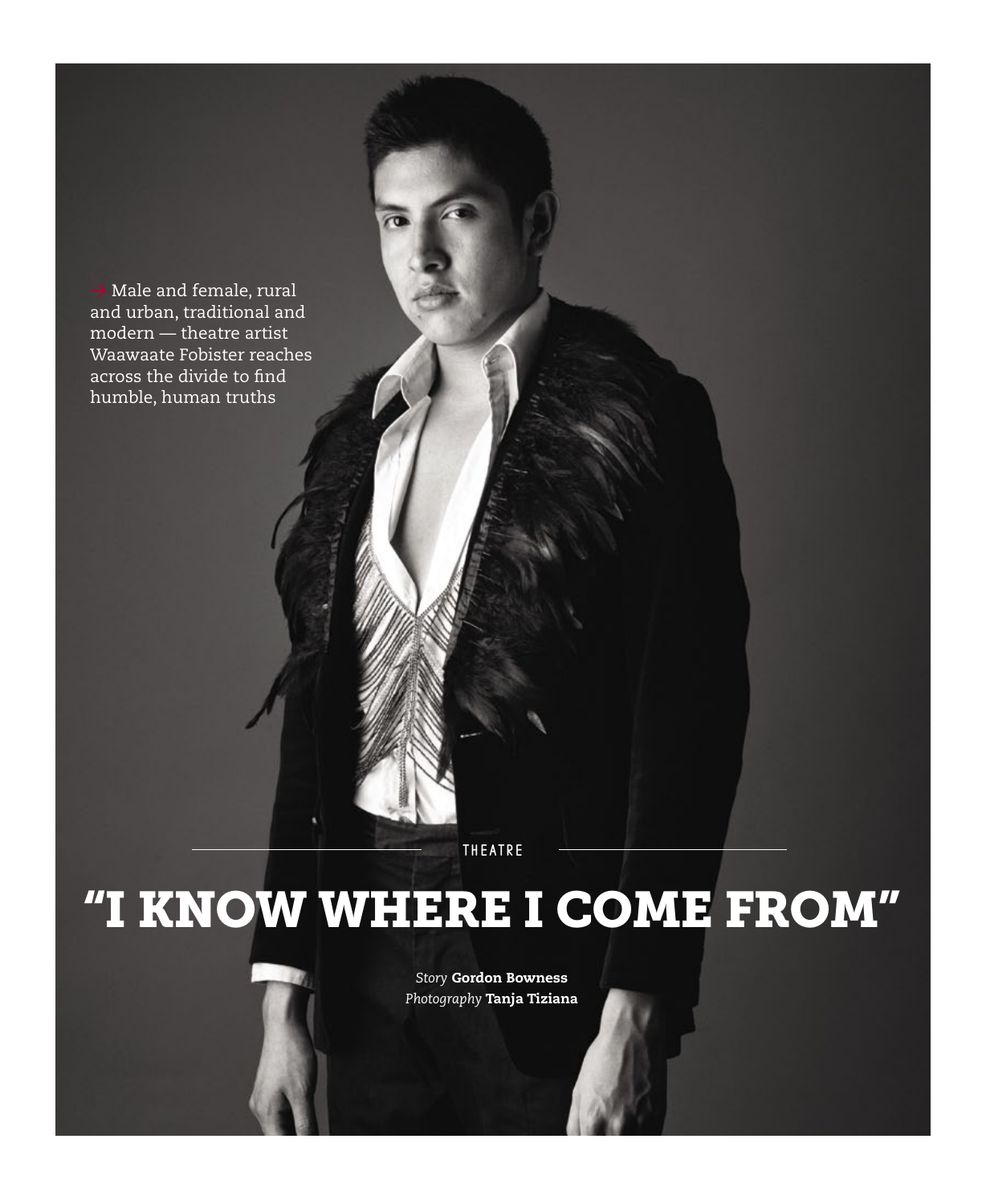The opening night audience<br>
at Buddies in Bad Times<br>
Theatre knew they had at Buddies in Bad Times witnessed something very special back in 2008 at the world premiere of Agokwe by the then 23-yearold Waawaate Fobister. Where else in the world would they see a gay Native love story straight from the bush of northern Ontario told so passionately and produced so intelligently? Only a city like Toronto and a theatre like Buddies have the resources and outlook to nurture a young talent like Fobister and treat his story with the respect it deserves.

Any number of developments could have derailed the project. But Fobister had the talent and support, both as a writer and a performer, to deliver a complex one-man show, portraying six fully realized characters while giving a crash-course in Anishnabe life and cosmography, including the traditional notion of agokwe (pronounced agoo-kway), or two-spirited, a concept of homosexuality that finds both male and female spirits residing in one body. Fobister's story could have been mishandled: the politics too angry, the characterizations too earnest. But he crafted a wildly funny, heartwrenching play. The audience's cheers and tears opening night presaged strong critical acclaim and

→ JET-BLACK SUCCESS Waawaate

Fobister's tragic gay love story set on a northern reservation is a wildly funny, heart-wrenching piece of

a near sweep at the Dora Awards. Agokwe nabbed eight Dora nominations — that's every category it was eligible for — winning six, including best new play, production, direction and performance.

Agokwe returns to Buddies this month, again directed by Ed Roy, in a new production co-produced by the National Arts Centre that has toured to Vancouver and Ottawa.

Agokwe's success changed Fobister's life. He's since starred in productions across Canada, choreographed for theatre and TV, began producing an all-Native cabaret, has a new play in the works and nabbed a commission for the 2012 Cultural Olympiad in London, UK. "It's been a wild ride," says Fobister. "Agokwe has touched so many.

"People open their doors; they are interested in me as an artist and what I have to say. And I'm just starting my career so the Doras have really given me opportunities."

Based on a true story, Agokwe explores the lives of two teenage boys on neighbouring reserves in northwestern Ontario whose growing attraction to one another leads to tragedy. Jake, a dancer, is a little more comfortable accepting his gayness; Mike, a star hockey player, is much more conflicted. Other characters include two female cousins, Cheyenne and Goose (she's hilarious), Mike's mother Betty, and Nanabush, the foul-mouthed Ojibwe trickster.

There's a dark side to all of

Agokwe's success. Fobister lives daily with his creation; the character of Mike, in particular, is a disturbing companion. He's based on a friend of Fobister's, a young man up north who killed himself — the day Fobister flew back home to see him.

"Mike was the character I was most scared of," says Fobister. "I was blocked when it came to him. His character breaks down every night. It's hard. It's the biggest challenge emotionally and as an actor. I just basically have to go there."

"Waawaate is a very gentle person," says director Ed Roy. "At first he was afraid to go into the anger of Mike's character because he felt he might not be able to control it. Now he can."

Roy has been involved in the play from the start, first spotting Fobister as a talent to watch when teaching at Humber College, then nurturing the script when Fobister attended Buddies' Queer Youth Arts Program. Roy's work as dramaturge and director has been key to Agokwe's success. He feels Fobister has matured greatly as a performer and writer since Agokwe first premiered two and half years ago.

Fobister is an incredibly resilient young man. He's been gaybashed a couple of times up north — once so severely he ended up in hospital for three days. The guys who beat him up never took ownership of what they did. But at a party some time later, they all put the moves on Fobister. "Those guys were all over theatre. Continued on page 42

## "I want to be a storyteller like my father and his father before him, but I want to tell my stories in a contemporary way."

me. Each of them wanted to get in my pants." That's some bizarre stuff to have to deal with. "They're all so messed up," says Fobister. "I don't have time to deal with it. I'm not angry. It was a long time ago. I don't want to live with that resentment. I know I'm a strong person, that I was fortunate enough to have a lot of older people, elders, around me to make me strong. I let it go a long time ago." Fobister admits, however, that the memory of being bashed is a pernicious one. "It's almost impossible to get rid of it. I think it's always there."

That's why Fobister's all-embracing art is so fantastic. He describes an incredible scene that took place soon after Agokwe's first run at Buddies. He went back up to Kenora to do a staged reading of the play. All he had was a chair and a couple of props.

"It was my first all-Native audience, most of them were high school students. And the tough guys were right in front with their